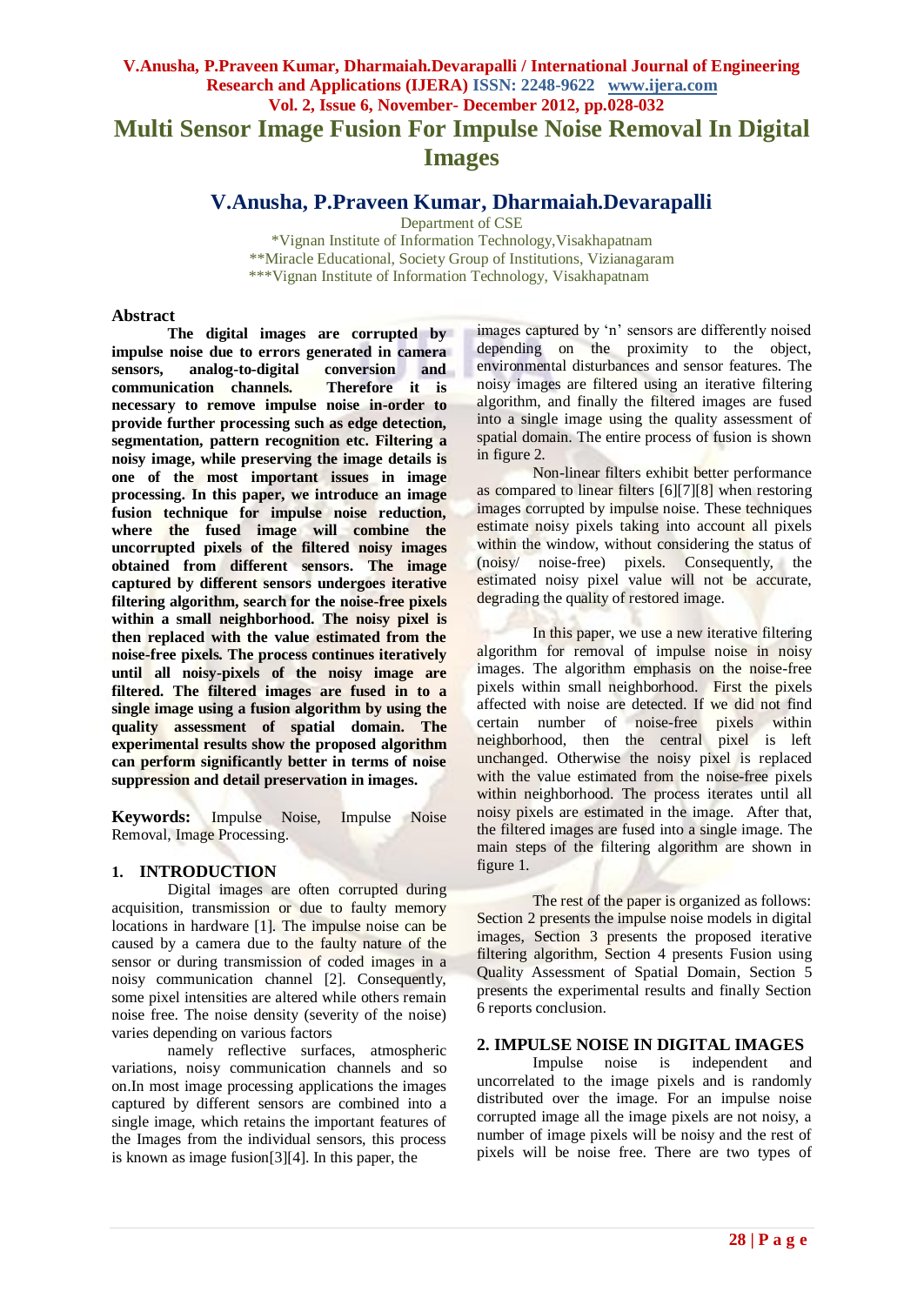impulse noise namely fixed value impulse noise and random valued impulse noise.

In salt and pepper type of noise, the noisy pixels takes either salt value (gray level -225) or pepper value (grey level -0) and it appears as black and white spots on the images [5]. In case of random valued impulse noise, noise can take any gray level value from zero to 225. Consider a corrupted image Y of size NxM, which containing the random valued / salt and pepper noise with probability p is mathematically represented in the form:

$$
yij = \begin{cases} \n\text{nij with probability p} \\ \n\text{xij with probability 1-p} \n\end{cases}
$$
\n
$$
y_{ij} = \begin{cases} \n n_{ij} \text{, zero or 255 with probability p} \\ \n\text{x}_{ij} \text{, with probability 1-p} \n\end{cases}
$$
\n(1)

Where  $i=1,2,...,M$  and  $j=1,2,...,N$  and  $0 < p < 1$ .  $y_{ij}$  represents the intensity of the pixel located at position  $(i, j)$ .  $x_{ij}$  and  $n_{ij}$  denote the intensity of the pixel  $(i, j)$  in the original image and the noisy image respectively.

## **3. THE FILTERING ALGORITHM**

The filtering algorithm is divided into three stages. Stage 1: Construction Of Binary Image

- [1] Let Y be the noisy image of size NXN of an object or scene captured by sensor.
- [2] The noise boundaries of noisy image I are computed by spike detection technique [5]. Let  $L_1$  and  $L_2$  be the lower and upper noise boundaries for the noisy image.[3]The binary map (BM) of the noisy image is developed using the noise boundaries  $L_1$  and  $L<sub>2</sub>$ . If the image pixel 'y' lies within the noise boundaries, then it is uncorrupted and represented by a '0' in the binary map. The corrupted pixel is represented by a '1'in binary map.

$$
BM = \begin{cases} \begin{cases} 0 & \text{if } L_1 < y < L_2 \\ 0 & \text{if } y < L_1 \text{ or } y > L_2 \end{cases} \end{cases}
$$

[3] Compute the noise density ND of the noisy image.

$$
ND = \frac{\text{sum of '1's in BM}}{N*N}
$$

 (3) The value of ND ranges from 0 to 1. Stage 2: Noise Filtering Method

Consider a window of size q x q at each pixel location (i, j) of the noisy image Y and the binary image B. We prefer to use the value of  $q (=3)$ , because the larger size window may not be too efficient and effective. Larger window may also remove the edges and fine image details. By applying small window of size 3x3, we obtain the noisy image patch  $Y_{i,j}$  and the binary image path  $B_{i,j}$ .

For each iteration, we count the number of noisy pixels in the binary map B. If the value of count K is a positive integer and the central pixel yij within the 3X3 window is noisy, then the array R is populated with noise-free pixels. The maximum length of the array R is eight, indicating all the pixels are noise free. The minimum length is zero, shows that all the pixels in the window are noisy. Depending upon the noisy density in the window, the length of the array varies from zero to eight. We emphasize a constraint of minimum three noise-free pixels within the window, ie., the minimum length of the array R should be three. If this condition is satisfied, then we replace the central noisy pixel with the estimated value ie.,

$$
g_{ij} = \begin{cases} e_s, \text{ if } b_{ij} = 1 \& \& \text{Length}(R) \ge 3 \\ y_{ij}, \text{ otherwise.} \end{cases} \tag{4}
$$

Where  $e_s$  is the estimated value of the noisy pixel. Where  $e_s$  is the estimated value for the noisy pixel. Currently, we estimated the value of noisy pixels taking average from the noise-free pixels.

#### Stage 3: Update Noisy Image and Binary Image.

If the noisy pixel is estimated from the noise-free pixels within the window, the binary image B is also updated by changing the entries at the corresponding location of the image from "1" to "0". At the end of each iteration, we obtain a refined image G and updated binary image B. After a few iterations, depending upon the intensity of the saltand-pepper noise, all entries in the binary image becomes zeros. The updating process terminated and we obtain a restored image G.

| 1. | Take the initial noisy image Y.           |                                              |  |  |  |
|----|-------------------------------------------|----------------------------------------------|--|--|--|
| 2. | Computation of binary map B               |                                              |  |  |  |
|    | 3. Compute the value of K that represent  |                                              |  |  |  |
|    | the noise-free                            |                                              |  |  |  |
|    | pixels in B and assign $Y \rightarrow X$  |                                              |  |  |  |
| 4. | Check: If $K=0$ , output resorted image X |                                              |  |  |  |
|    | and stop.                                 |                                              |  |  |  |
|    | else                                      |                                              |  |  |  |
|    | i)                                        | Check if $y_{ij}$ is noisy, then do          |  |  |  |
|    | $\rm ii)$                                 | Fill the array R with noise-free             |  |  |  |
|    |                                           | pixels                                       |  |  |  |
|    | iii)                                      | Check if length of array $R > 3$ ,           |  |  |  |
|    |                                           | do                                           |  |  |  |
|    | iv)                                       | Update $b_{ij}$ and $x_{ij}$ using the       |  |  |  |
|    |                                           | value estimated from                         |  |  |  |
|    |                                           | Noise-free pixels in R.                      |  |  |  |
|    | V)                                        | Process each y <sub>ij</sub> and get updated |  |  |  |
|    |                                           | X and B                                      |  |  |  |
|    | vi)                                       | For the next iteration; assign               |  |  |  |
|    |                                           | $X \rightarrow Y$ and go to                  |  |  |  |
|    |                                           | step 3.                                      |  |  |  |
|    |                                           |                                              |  |  |  |
|    |                                           |                                              |  |  |  |

Fig 1: Proposed Algorithm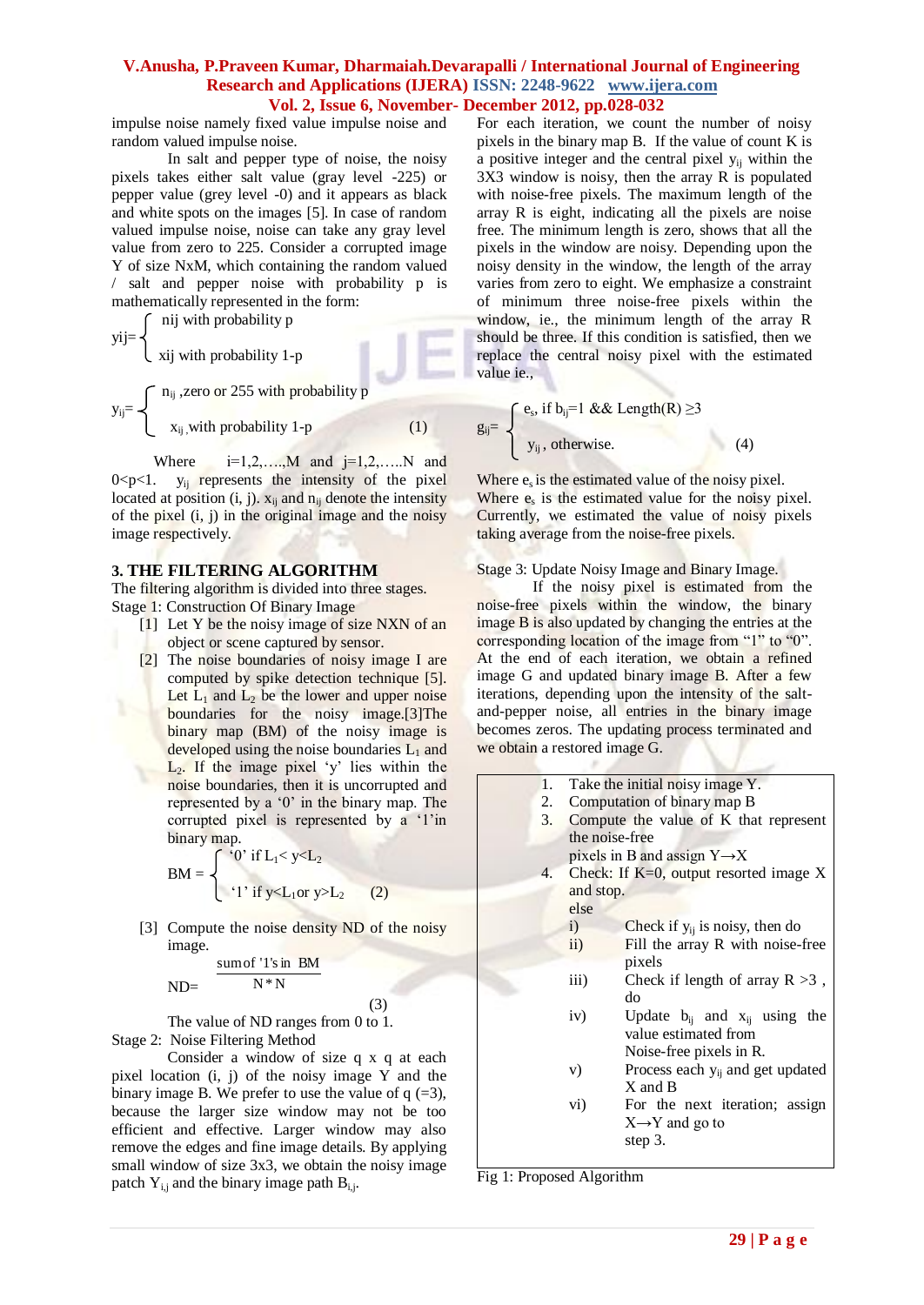#### **4. IMAGE FUSION USING QUALITY ASSESSMENT OF SPATIAL DOMAIN**

The algorithm for the multi-sensor image fusion using quality assessment of spatial domain is as follows:

The images captured by different sensors are filter using filtering algorithms. These filtered images are fused into a single image having all objects in focus without producing details that are non-existent in the given images. The algorithm consists of the following steps:

- [1] Let  $I_1$ ,  $I_2$ ,......,  $I_n$  be the noisy images of an object or scene captured by sensors  $S_1, S_2$  $,......,S_n$  respectively. Let Ii be of size NXN where  $i = 1, 2, \ldots, n$ .
- [2] Filter the noisy images using five different filtering algorithms. The filtered images are denoted as Ri .
- [3] The recovered images  $R_i$  for i=1,2,..,n are divided into non-overlapping rectangular blocks (or regions) with size of mxn. The  $i<sup>th</sup>$ image blocks of  $R_i$  are referred by  $R_j^i$
- [4] Quality assessment value ( $\lambda$ ) of  $R^i_j$  is calculated and the results of  $R_i^i$  are denoted by  $\lambda^i_j$ .

Quality Assessment value  $\lambda$  is given by  $\lambda = \lambda_1 - \lambda_2$ 

where

$$
\lambda_1 = \frac{1}{2} \left( \operatorname{trace}(J) + \sqrt{\operatorname{trace}(J) - 4 \operatorname{det}(J)} \right)
$$

$$
\lambda_2 = \frac{1}{2} \left( \operatorname{trace}(J) - \sqrt{\operatorname{trace}(J) - 4 \operatorname{det}(J)} \right)_{(5)}
$$

The covariance matrix of the gradient vectors for all b2 sites in this block is given by

$$
\frac{1}{J_{\pm}}\sum_{s\in B}g_{s}^{T}g_{s} = \begin{bmatrix} j_{11} & j_{12} \\ j_{21} & j_{22} \end{bmatrix}
$$
 (6)

In order to determine the sharper image block, the quality assessment value of image blocks from 5 recovered images are sorted in descending order and the same ordering is associated with image blocks. The block with the maximum quality assessment is kept in the fused image. The fusion mechanism is represented as follows:

If  $\lambda$ ij is the quality assessment value of block  $R_j^i$ , the ordering of assessment values is given by

$$
\lambda_{(1)} > \lambda_{(2)} > \ldots > \lambda_{(n)} \tag{7}
$$

and this implies the same ordering to the corresponding blocks

$$
R_{(1)} > R_{(2)} > ... > R_{(n)}
$$

W here the subscripts are the ranks of the image blocks. Since the block with the largest quality

assessment value is in the fused image, it will correspond to rank 1 of the ordered blocks ie;

$$
Fused Block = R_{(1)} \tag{8}
$$

## **5. EXPERIMENTAL RESULTS**

The performance evaluation of filtering using image fusion method is tested on the true color remote sensing image with 290x290 pixels. The impulse noise is added into the image with different noise densities. Here we are assuming, n=2, ie; 2 sensors. The noisy image is processed using a iterative filtering algorithm based on the noise density in the image. These filtered images are fused into a single image using Quality Assessment of Spatial Domain. The experimental results are shown in Figure 3. Table (1) shows the results of PSNR values of fused image with different noise densities. We used the image quality metric, peak signal-tonoise ratio (PSNR), to measure the quality of the restored image. The PSNR measure is defined as

 $PSNR = 10log 10 \frac{(255)^2}{MSE}$  $\frac{253j}{MSE}$ , Where MSE is the mean squared error between the original noise-free image and the restored image.

#### **CONCLUSION**

In this work, we propose a fusion algorithm for removal of impulse noise in digital images. The noisy images captured by 'n' sensors undergo filtering iteratively by replacing the noisy pixel with the value estimated from the noise-free pixels within the small neighborhood for the entire image. The filtered images are fused into a single image using the quality assessment of spatial domain .This scheme provides superior performance in removing the noise, while preserving the fine image details and edges.

#### **REFERENCES**

- [1] Tao Chen, Kai-Kaung Ma and Li-Hui Chen, "Tri-state median filter for image Denoising", IEEE Transactions on Image Processing, Vol 8, no.12, pp.1834-1838, December 1999.
- [2] Reihard Berstein," Adaptive nonlinear filters for simultaneous removal of different kinds of noise in images," IEEE Trans on circuits and systems , Vol.cas-34, no 11,pp.127- 1291, Nivember 1987.
- [3] O.Rockinger," Image sequence fusion using ashift invariant wavelet transform," IEEE transactions on image processing, 3:288- 291, 1997.
- [4] Chaveli Ramesh and T.ranjith, "Fusion performance measures and a lifting wavelet transform based algorithm for image fusion", In Proc. 5th International conference on image fusion, july 2002,pp 317-320.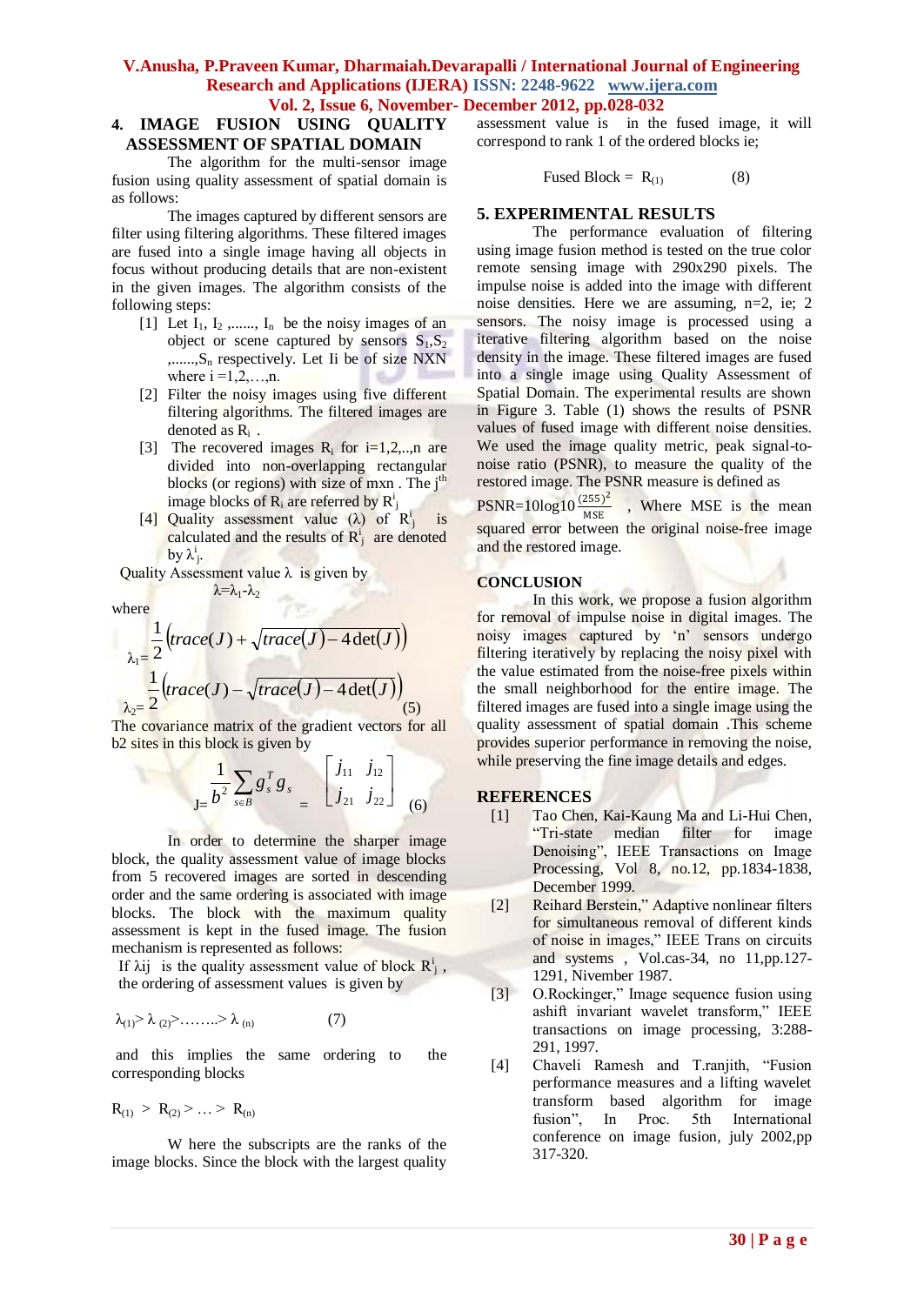- [5] S.Indu , Chaveli Ramesh, " A noise fading technique for images highly corrupted with impulse noise", Proceedings of the ICCTA07 , IEEE.
- [6] Z. Xuming and X.Youlun,"Impulse Noise Removal using Directional Difference Based Noise Detector and Adaptive Weighted Mean Filter", IEEE Signal processing letters, vol 16,pp.295-298, 2009.
- [7] W.Zhou and D.Zhang, " Progesssive Switching median filter for the removal of

.

impulse noise from the highly corrupted images", IEEE transactions on circuits and systems II. Analog and Digital Signal Processing, Vol 46, pp.78-80,1999.

[8] K.S.Srinivasan, and D.Ebnezer," A New Fast and Efficient Decision based Algorithm for Removal of High Density Impulse Noises", IEEE Signal Processing Letters, Vol14 pp.189-192,2007.



| ND(in percentage) | ND(in percentage) | <b>Filtering and Fusion</b> |
|-------------------|-------------------|-----------------------------|
| 10                | 14                | 29.9                        |
| 20                | 24                | 28.3                        |
| 30                | 32                | 28.1                        |
| 40                | 46                | 27.6                        |
| 50                | 54                | 27.5                        |
| 60                | 67                | 27                          |
| 70                | 78                | 26.7                        |
| 80                | 84                | 25.8                        |



Fig.2. Block diagram of impulse denoising